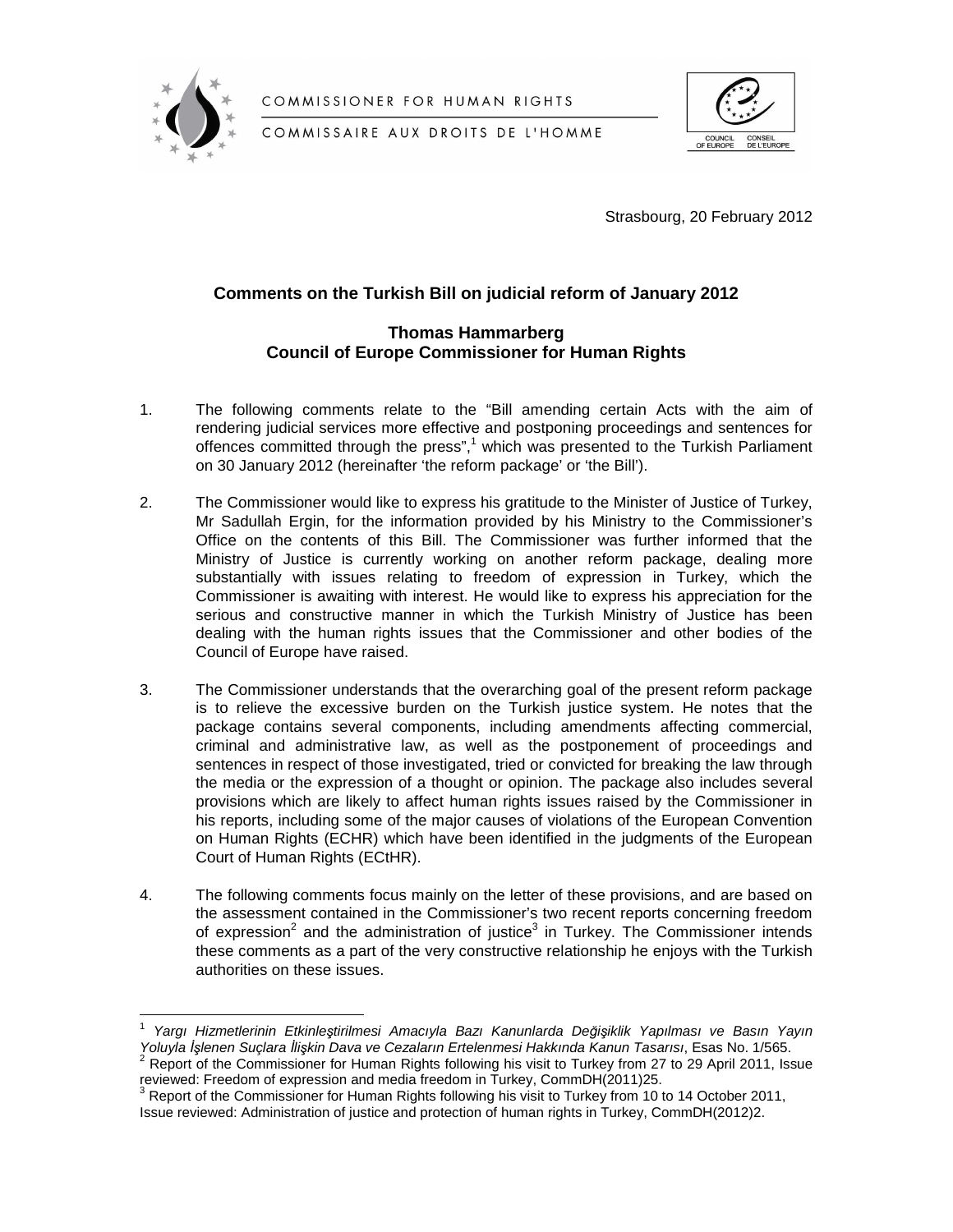- 5. The Commissioner is aware that the present reform package is not intended as an exhaustive response to all the concerns highlighted in his reports. Accordingly, these comments are not meant to be a comprehensive review of those concerns. For the preparation of the next reform package, which should contain a more substantial review of the relevant legislation, the Commissioner therefore refers the Turkish authorities to the full set of recommendations contained in the aforementioned reports.
- 6. The Commissioner nonetheless considers it expedient to express his views on the present reform package. He considers that many provisions in this package represent an unquestionable step forward for compliance with ECHR standards. For a number of other provisions, the Commissioner is of the view that the amendments, while positive overall, do not go far enough to resolve the issues they seek to address or are unlikely to represent a substantial improvement regarding the human rights situation in Turkey. Improvements are therefore suggested with respect to these provisions. Finally, the Commissioner considers that the very wording of some of the amendments is a matter of concern, as these amendments may actually lead to an increase, rather than a decrease, in the number of criminal proceedings brought.

### Amendments which constitute a step forward

- 7. The Commissioner welcomes the proposed amendment to Article 101 of the Turkish Code of Criminal Procedure (TCCP), which seeks to clarify the obligation of judges to reason their decisions authorising or extending detention on remand, or rejecting a request for the termination of such detention (Article 76 of the Bill). This issue was at the source of many violations of the ECHR, and figures very prominently in the case-law of the ECtHR.<sup>4</sup> However, the Commissioner stresses that the decisive factor for putting an end to these violations will be the practical implementation of the revised Article 101 TCCP, bearing in mind that the current wording of this Article already includes this obligation implicitly, but has not been interpreted as such by judges, who instead rely on stereotyped wordings to justify their decisions.
- 8. Another positive feature of the package is the deletion of Article 6, paragraph 5 of the Turkish Anti-Terrorism Act (Article 86 of the Bill). This Article, which allows for the banning of future editions of a periodical, was the source of violations of Article 10 ECHR, as identified by the ECtHR in its judgment in the case of *Ürper and others v. Turkey*.<sup>5</sup> The Commissioner would like to recall, however, that he had expressed his deep concerns on two other paragraphs of Article 6 of the Anti-Terrorism Act: paragraph 2, which concerns the publication of declarations emanating from terrorist organisations, the very wording of which was found to be the source of a violation of Article 10 ECHR by the ECtHR; $^6$  and paragraph 4 providing for a kind of objective criminal liability for owners and editors of press and other media.
- 9. The Commissioner also welcomes the amendments to Articles 285 (breaching the confidentiality of criminal investigations) and 288 (attempting to influence fair trial) of the Turkish Criminal Code  $(TCC)$ .<sup>7</sup> The proposed amendments to Article 285 (Article 73 of the Bill) redefines the offence of breaching the confidentiality of criminal investigations, limiting its scope. With the proposed amendment, committing this offence through the media would no longer be an aggravating circumstance. The new wording also clarifies that imparting information on criminal investigations and proceedings within the limits of

l

<sup>4</sup> cf. CommDH(2012)2, paragraphs 33-36.

<sup>5</sup> cf. CommDH(2011)25, paragraphs 29-30.

 $6$  cf. CommDH $(2011)25$ , paragraph 28.

 $^7$  cf. CommDH $(2011)25$ , paragraph 20.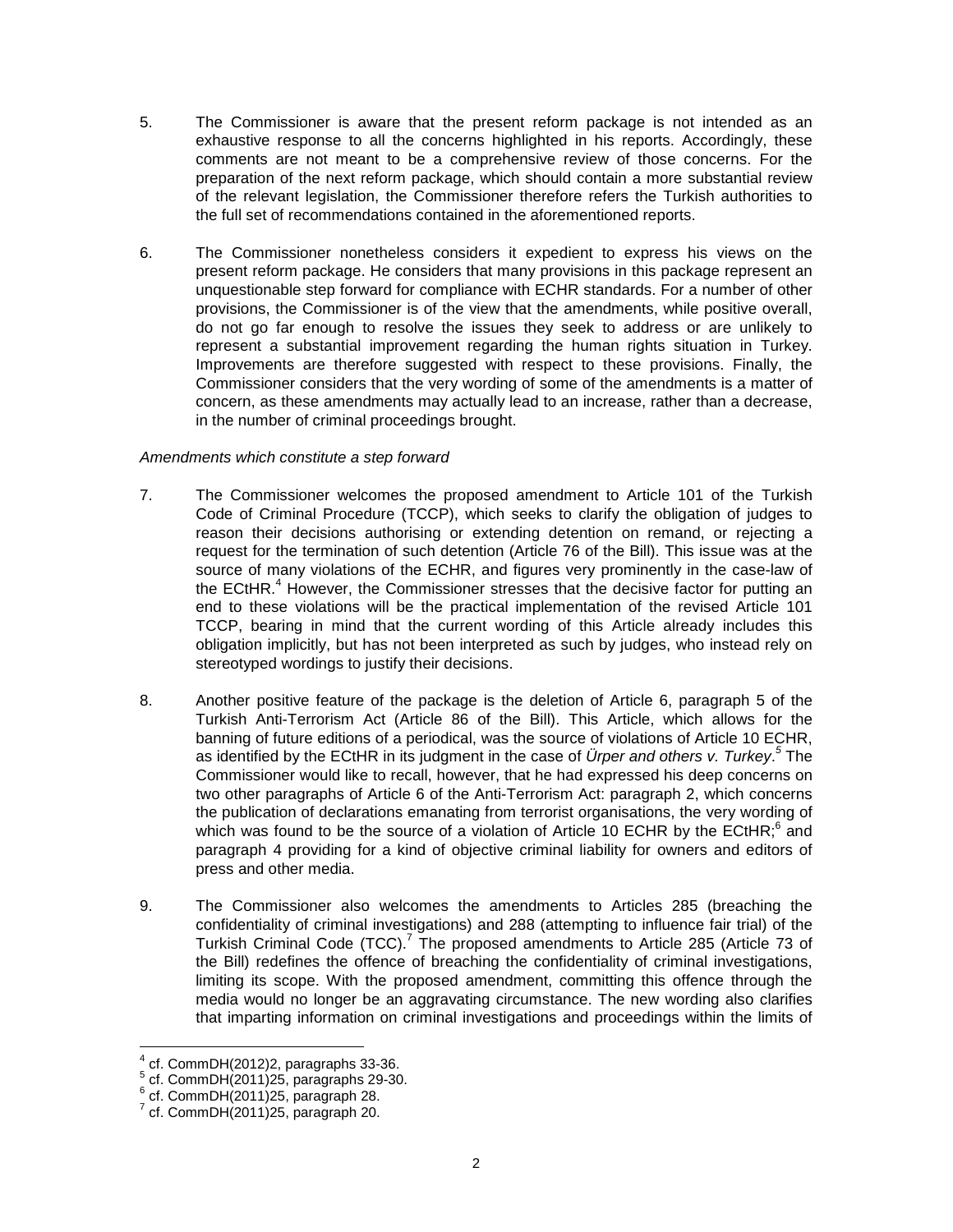journalistic reporting do not constitute an offence. As for Article 288, the Commissioner notes that the punishment for this offence will become a judicial fine, rather than imprisonment. The Commissioner also welcomes the corresponding deletion of Article 19 of the Press Act defining the offence of influencing the judiciary through the press (Article 86 of the Bill).

- 10. The introduction of a provisional article in the Press Act (Article 54 of the Bill), annulling all judicial decisions taken prior to June 2005 confiscating, prohibiting, or preventing the sale and distribution of printed materials is another welcome development, not least for its symbolic value.
- 11. The Commissioner is also pleased to note that the reform package introduces the possibility for parties to respond to the written opinion of the public prosecutor before the Council of State (Article 39 of the Bill), in accordance with the judgments of the ECtHR on this matter.<sup>8</sup>

### Suggested improvements to the amendments

- 12. An important feature of the reform package is the amendment of Article 109 TCCP, extending the use of judicial control (i.e. measures such as bans on leaving the country, bail, or periodic visits to a place determined by the judge) as an alternative to detention on remand (Article 77 of the Bill). Previously only accepted for offences punishable by a maximum prison sentence of three years, the proposed amendment would extend the use of judicial control to offences carrying a punishment of imprisonment of up to five years.
- 13. While the Commissioner welcomes the will demonstrated with this amendment to extend the use of alternatives to detention on remand, he is of the opinion that such alternatives should be available for any offence, where they are considered sufficient to guarantee the integrity of the judicial proceedings (i.e. to avoid that the person concerned absconds, commits a serious offence, interferes with the course of justice, or poses a serious threat to public order).
- 14. The Commissioner underlines that, in accordance with the Recommendation of the Council of Europe Committee of Ministers on this matter<sup>9</sup> and the principle of presumption of innocence, while the seriousness of the alleged offence is an important element to be taken into account when assessing the existence of the aforementioned risks concerning the integrity of the judicial proceedings, this assessment has to be based on the individual circumstances of the case, including, for example, the age, character, antecedents, social circumstances of suspects or accused persons or their past conduct.
- 15. Thus, the penalty likely to be incurred should not be the only decisive factor affecting the use of alternatives to remands in custody, since the availability of such alternatives would indisputably affect the decision of a judge on detention on remand. The Commissioner recommends that the use of alternatives to remands in custody not be limited according to the penalty attached to the alleged offence, but left to the discretion of judges, who should be empowered to take a decision on detention on remand or an alternative measure in the light of all relevant factors.

l 8 cf. CommDH(2012)2, paragraph 88.

<sup>&</sup>lt;sup>9</sup> Recommendation Rec(2006)13 of the Committee of Ministers on the use of remand in custody, the conditions in which it takes place and the provision of safeguards against abuse of 27 September 2006.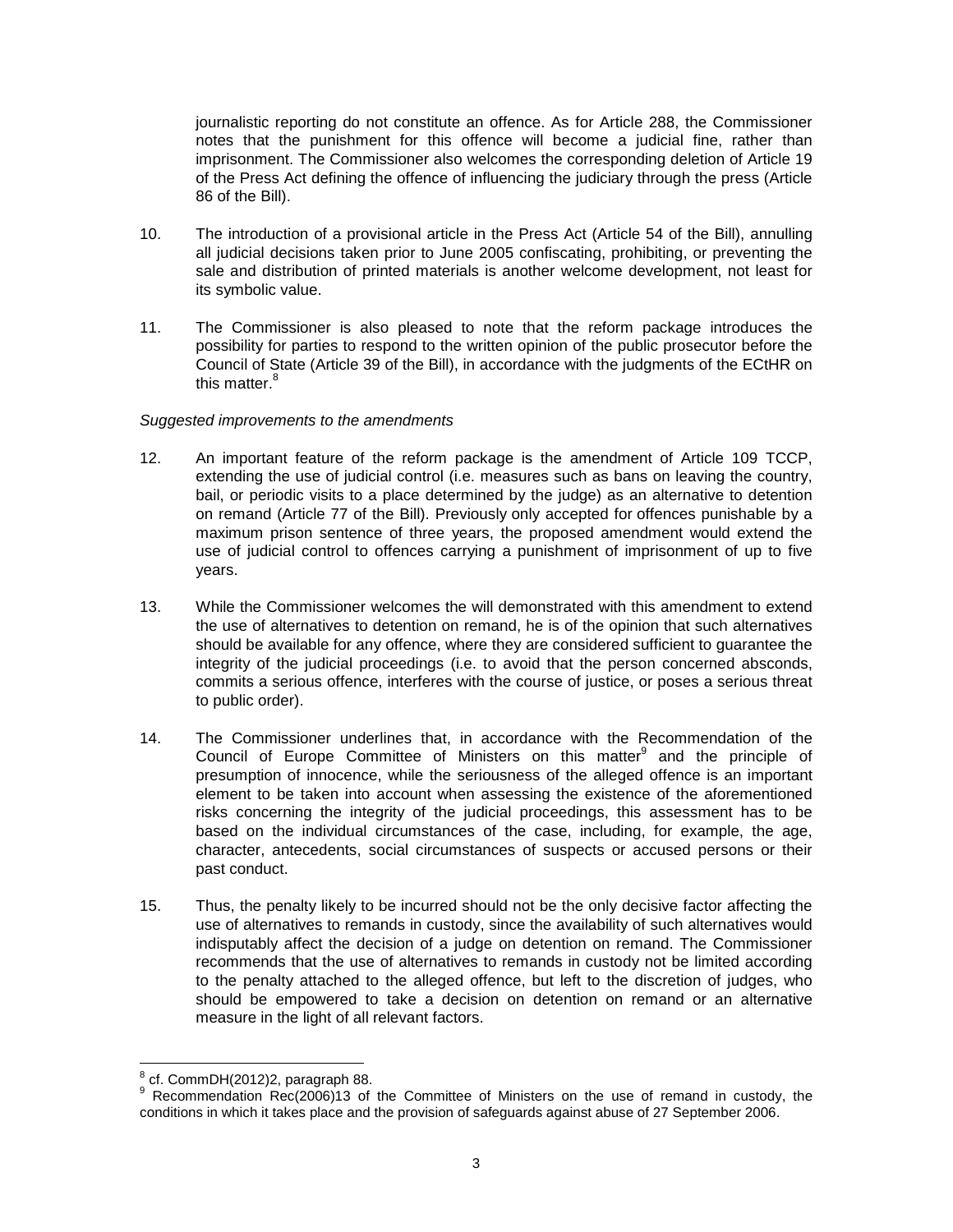- 16. The proposed amendments to Article 220 TCC (Article 65 of the Bill) could be considered in conjunction with the previous amendment. These amendments concern paragraphs 6 and 7 of Article 220 TCC, which provide that a person shall be punished as a member of a criminal organisation, even if they are not a member of that organisation or part of its hierarchical structure, if they commit an offence on behalf of that organisation (paragraph 6), or help it knowingly and willingly (paragraph 7). With these amendments, the penalty is reduced by half for paragraph 6, and may be reduced by up to two thirds for paragraph 7. This would potentially allow persons being tried for these offences, especially where the criminal organisation is considered to fall under the scope of Article 314 TCC on armed criminal organisations, to benefit from alternative measures to remand in custody.
- 17. While acknowledging that this amendment can have short-term benefits for a number of ongoing trials, the Commissioner considers that it does not offer a lasting solution to serious problems caused by Article 220. As previously highlighted by the Commissioner,<sup>10</sup> his main concern relating to Article 220 is the fact that it allows for a very wide margin of appreciation, in particular in cases where membership in a terrorist organisation has not been proven and when an act or statement may be deemed to coincide with the aims or instructions of a terrorist organisation. The Commissioner considers that this issue calls for a more substantial review of the definition of the offences concerned, and encourages the Turkish authorities to tackle this question in the context of their future reform package, along with other legislative problems identified by the Commissioner in his reports on Turkey.
- 18. Another noteworthy amendment in the reform package concerns Article 10.d of the Anti-Terrorism Act, which currently allows for total restriction of access by defence counsels to the prosecution file until the acceptance of the indictment by the court.<sup>11</sup> With the proposed change, total restriction of access to the file could only be applied for up to three months. Beyond this limit, the restriction regime would have to be aligned with the ordinary regime foreseen under Article 153 TCCP, i.e. access to certain documents, such as the suspect's or experts' statements could no longer be restricted.
- 19. However, the Commissioner had also expressed serious concerns about the restriction regime contained in Article 153 TCCP. As outlined in his 2012 Report on the administration of justice in Turkey, the principle should be the disclosure of all material evidence in the possession of the prosecution, apart from some well-defined exceptions in order to preserve the fundamental rights of another individual or to safeguard an important public interest.
- 20. The Commissioner is of the view that the positive effect of the proposed amendment will be minimal, if the restriction is not lifted at least for those pieces of evidence which serve as the basis for a decision to detain the suspect on remand. In the opinion of the Commissioner, this calls for further amendments to Article 10.d of the Anti-Terrorism Act, as well as Article 153 TCCP. The Commissioner would also like to recall the concerns he had expressed on numerous other restrictions to the right of defence contained in the Anti-Terrorism Act, $12$  which have not been dealt with in the present reform package.

l  $^{10}$  cf. CommDH(2012)2, paragraphs 63-70.

 $11$  cf. CommDH $(2012)2$ , paragraphs 75-78.

 $12$  cf. CommDH $(2012)2$ , paragraph 92.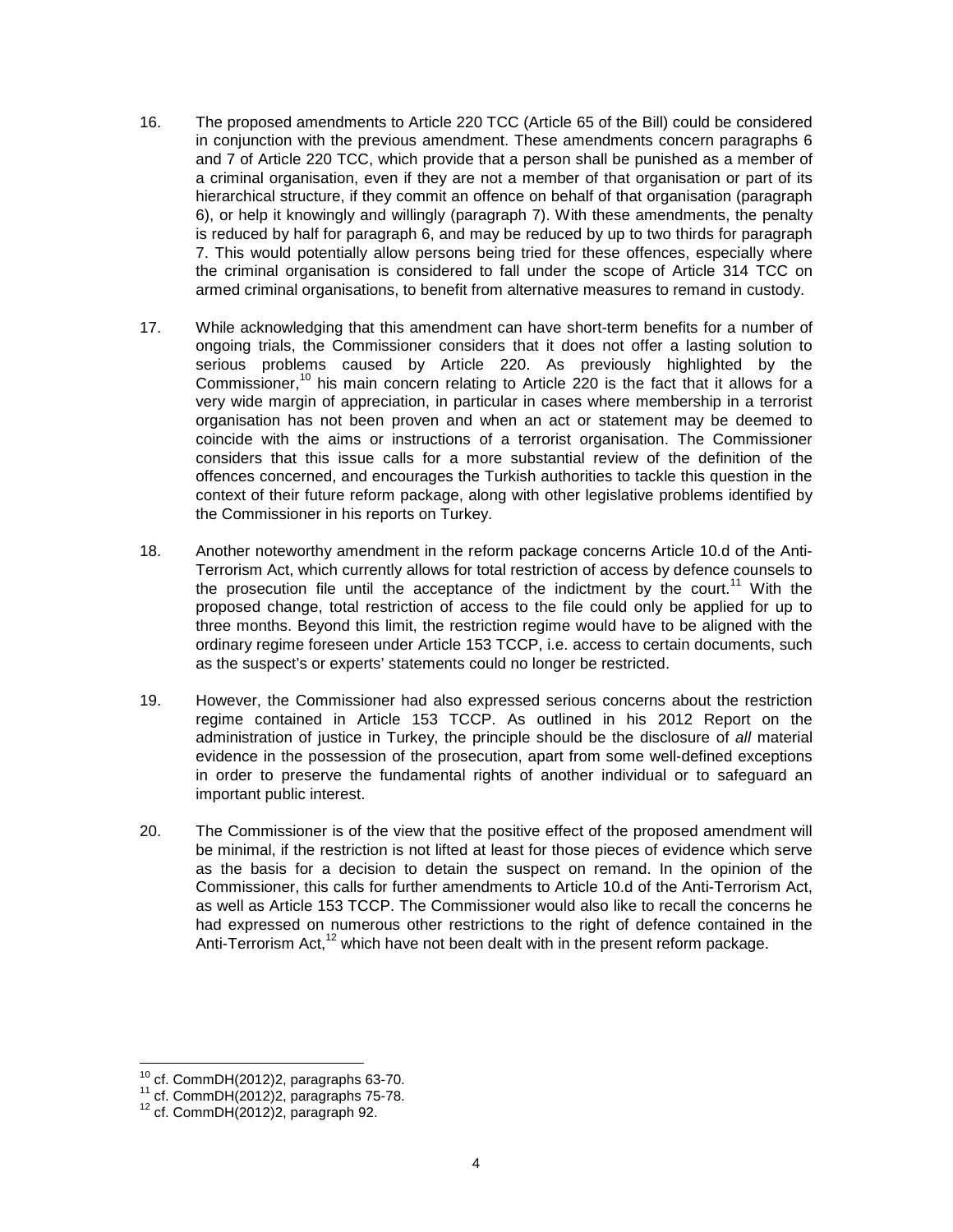#### Amendments raising new concerns

- 21. The Commissioner observes that Article 53 of the Bill will amend Article 26 of the Press Act. The previously established time limits foreseen in the Press Act to bring proceedings concerning the publication of articles in periodicals (2 months for dailies, 4 months for other publications) will be increased substantially (6 months and 1 year, respectively). The Commissioner understands that this amendment follows from a decision of the Turkish Constitutional Court, with respect to which the Commissioner, as well as the OSCE Representative on Freedom of the Media, had previously raised concerns.<sup>13</sup>
- 22. The Commissioner observes that the proposed increase in these time limits is considerable and is concerned about the potential negative effects of this development on media freedom and freedom of expression. He considers that such time limits would hamper Article 26 of the Press Act from serving its intended purpose, i.e. avoiding that journalists expose themselves to the risk of prosecution for long periods of time, which may create a chilling effect.
- 23. The Commissioner further observes that the main consideration in the reasoning of the Constitutional Court in its judgment of 28 April 2011 was the need to avoid depriving individuals of the possibility of seeking justice when they consider their rights to be infringed upon by a press article. The Commissioner considers that civil remedies, rather than criminal prosecution, may be appropriate in the majority of such cases. At any rate, the Commissioner understands that in the future these extended time limits would also apply to cases brought by prosecutors ex officio. In the context of the Turkish judicial practice, and in particular the relative ease with which prosecutors decide to bring proceedings, $14$  the Commissioner is concerned that the extended time limits may lead to an increase in prosecutions affecting freedom of expression.
- 24. Another set of amendments concerns offences relating to the violation of privacy or the confidentiality of personal communications (Articles 132 to 134 TCC, Articles 57-59 of the Bill). The Commissioner had previously expressed his concern about the use of these Articles.<sup>15</sup> While it is positive that with the proposed amendments commission of these offences through the press or other media would no longer be considered an aggravating circumstance, the Commissioner considers that this benefit is offset by the fact that the amendments significantly increase the penalties carried by these offences. As long as the Turkish criminal law system does not include a public interest defence for journalists, the Commissioner fears that these amendments will not resolve the problem concerning the undue application of these provisions in connection with freedom of expression.
- 25. A related concern voiced by the Commissioner in his 2012 Report on the administration of justice in Turkey was the potential problems caused by the fact that transcripts of wiretaps, including those of a private nature with little relevance to the alleged offences, were often included in indictments. When such indictments are accepted by the court, the contents become available to the wider public, leading to concerns under Article 8 ECHR (right to respect for private and family life).<sup>16</sup> The explanatory note to the present Bill clearly states that Articles 132 to 134 TCC would not apply to those cases. The Commissioner considers that this problem needs to be dealt with by the Turkish authorities in future legislative reforms.

l

 $^{13}$  cf. CommDH(2011)25, paragraph 31.

<sup>14</sup> cf. CommDH(2012)2, paragraph 23.

 $15$  cf. CommDH $(2011)25$ , paragraph 23.

 $16$  cf. CommDH $(2012)2$ , paragraphs 24 and 80.